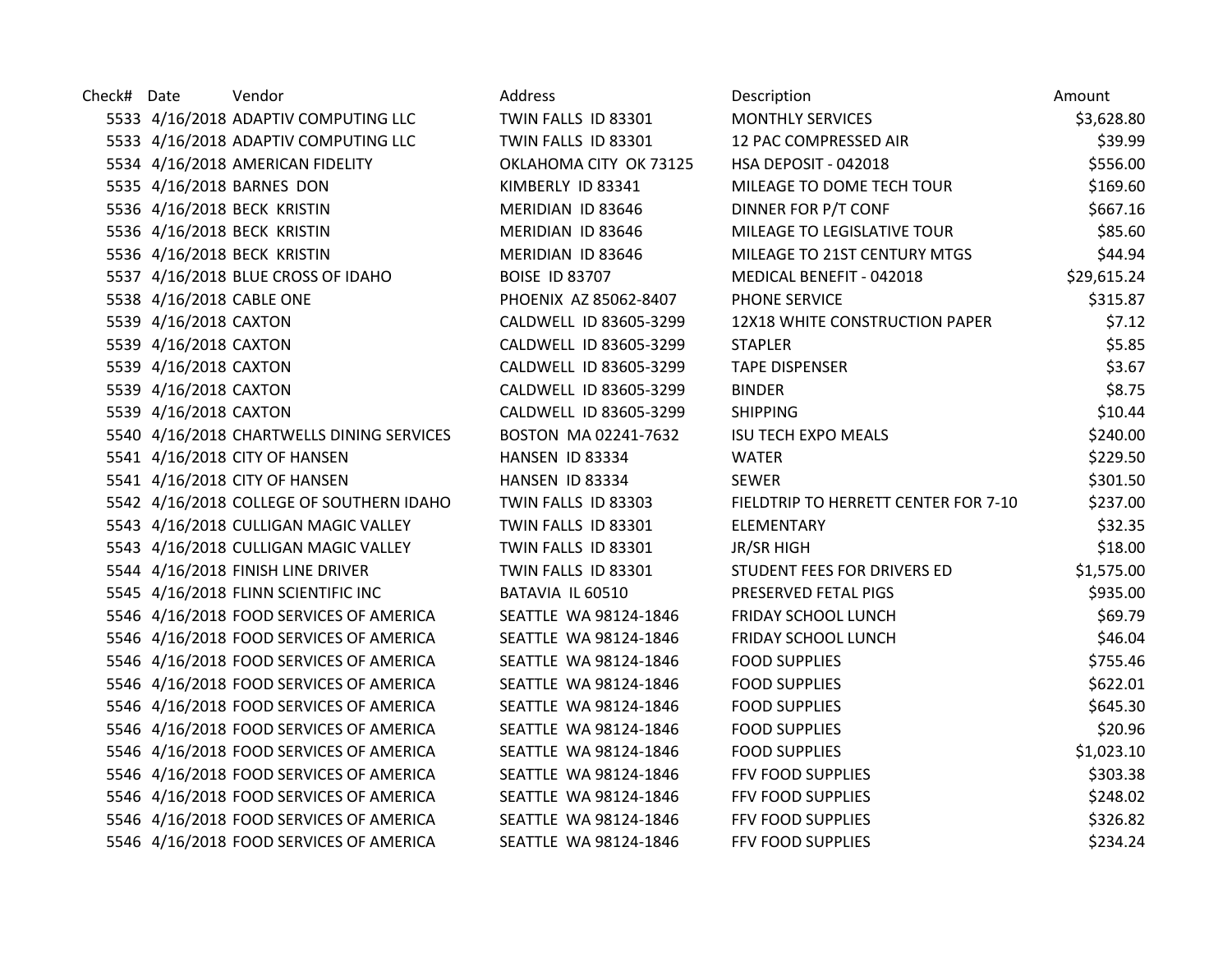| 5547 4/16/2018 FRANZ FAMILY BAKERIES                              | LOS ANGELES CA 90074-2654 | <b>BAKED GOODS</b>                       | \$60.00      |
|-------------------------------------------------------------------|---------------------------|------------------------------------------|--------------|
| 5547 4/16/2018 FRANZ FAMILY BAKERIES                              | LOS ANGELES CA 90074-2654 | <b>BAKED GOODS</b>                       | \$60.00      |
| 5547 4/16/2018 FRANZ FAMILY BAKERIES                              | LOS ANGELES CA 90074-2654 | <b>BAKED GOODS</b>                       | \$77.40      |
| 5548 4/16/2018 GEM STATE PAPER                                    | TWIN FALLS ID 83303-0469  | RETURNED MACHINE PAD                     | $-555.84$    |
| 5548 4/16/2018 GEM STATE PAPER                                    | TWIN FALLS ID 83303-0469  | <b>DEGREASER</b>                         | \$41.28      |
| 5548 4/16/2018 GEM STATE PAPER                                    | TWIN FALLS ID 83303-0469  | <b>MACHIND PREP PAD</b>                  | \$102.86     |
| 5549 4/16/2018 GLACIER REFRIGERATION INC                          | TWIN FALLS ID 83303       | <b>FIX FREEZER</b>                       | \$473.05     |
| 5549 4/16/2018 GLACIER REFRIGERATION INC                          | TWIN FALLS ID 83303       | WORK ON SMALLER FREEZER                  | \$120.09     |
| 5550 4/16/2018 GREAT AMERICA FINANCIAL SERV                       | DALLAS TX 75266-0831      | COPIER AGREEMENT-ELEM                    | \$138.00     |
| 5550 4/16/2018 GREAT AMERICA FINANCIAL SERV                       | DALLAS TX 75266-0831      | COPIER AGREEMENT-JR/SR HIGH              | \$137.00     |
| 5551 4/16/2018 HAFFNER'S LOCK & KEY                               | TWIN FALLS ID 83301       | NEW DOOR HANDLE/PARTS FOR DO DOOR        | \$205.50     |
| 5552 4/16/2018 HAMILTON SHAREE                                    | KIMBERLY ID 83341         | <b>SAT DAY SUPPLIES</b>                  | \$96.77      |
| 5553 4/16/2018 HANSEN SCHOOL DISTRICT #415                        |                           | EMPLOYER SHARE FICA & MDCR - 042018      | \$11,936.84  |
| 5554 4/16/2018 HANSEN SCHOOL DISTRICT #415                        |                           | <b>EMPLOYER SHARE RETIRMENT - 042018</b> | \$19,101.39  |
| 5555 4/16/2018 HANSEN SCHOOL DISTRICT #415                        |                           | PAYROLL - 042018                         | \$160,505.20 |
| 5556 4/16/2018 HANSEN SCHOOL DISTRICT                             |                           | PRESCHOOL SUPPLIES                       | \$295.07     |
| 5556 4/16/2018 HANSEN SCHOOL DISTRICT                             |                           | <b>DISTRICT OFFICE SUPPLIES</b>          | \$27.19      |
| 5556 4/16/2018 HANSEN SCHOOL DISTRICT                             |                           | PRESCHOOL SUPPLIES                       | \$125.63     |
| 5556 4/16/2018 HANSEN SCHOOL DISTRICT                             |                           | LIGHT BALLASTES FOR ELEMENTARY           | \$106.00     |
| 5556 4/16/2018 HANSEN SCHOOL DISTRICT                             |                           | LOVE & LOGIC REG-S HAMILTON              | \$425.00     |
| 5557 4/16/2018 HENDERSON RICHARD                                  | TWIN FALLS ID 83301       | MILEAGE TO CHAROLETTE DANIELSON          | \$239.56     |
| 5558 4/16/2018 HERNANDEZ DACIA                                    | HANSEN ID 83334           | <b>FRIDAY SCHOOL LUNCH</b>               | \$229.31     |
| 5559 4/16/2018 IDAHO DEPT OF HEALTH & WELFARE BOISE ID 83720-0036 |                           | <b>MEDICAID MATCH</b>                    | \$5,000.00   |
| 5560 4/16/2018 IDAHO DIGITAL LEARNING                             | <b>BOISE ID 83707</b>     | ELENA OJEDA-SPEECH                       | \$25.00      |
| 5560 4/16/2018 IDAHO DIGITAL LEARNING                             | <b>BOISE ID 83707</b>     | JUAN AVILA-ENGLISH 12A                   | \$25.00      |
| 5561 4/16/2018 IDAHO POWER                                        | Seattle WA 98124-1966     | <b>JR/SR HIGH</b>                        | \$2,081.10   |
| 5561 4/16/2018 IDAHO POWER                                        | Seattle WA 98124-1966     | ELMEENTARY                               | \$2,902.11   |
| 5561 4/16/2018 IDAHO POWER                                        | Seattle WA 98124-1966     | PRESCHOOL                                | \$85.74      |
| 5561 4/16/2018 IDAHO POWER                                        | Seattle WA 98124-1966     | SOUTH MODULAR                            | \$16.60      |
| 5561 4/16/2018 IDAHO POWER                                        | Seattle WA 98124-1966     | <b>FOOTBALL FIELD</b>                    | \$5.19       |
| 5561 4/16/2018 IDAHO POWER                                        | Seattle WA 98124-1966     | <b>IRRIGATION PUMP</b>                   | \$16.60      |
| 5562 4/16/2018 INTEGRATED TECHNOLOGIES                            | TWIN FALLS ID 83303-1843  | <b>ELEM-SHARP COPIES</b>                 | \$242.14     |
| 5562 4/16/2018 INTEGRATED TECHNOLOGIES                            | TWIN FALLS ID 83303-1843  | <b>ELEM-XEROX COPIES</b>                 | \$133.72     |
| 5562 4/16/2018 INTEGRATED TECHNOLOGIES                            | TWIN FALLS ID 83303-1843  | <b>HS OFFICE</b>                         | \$16.07      |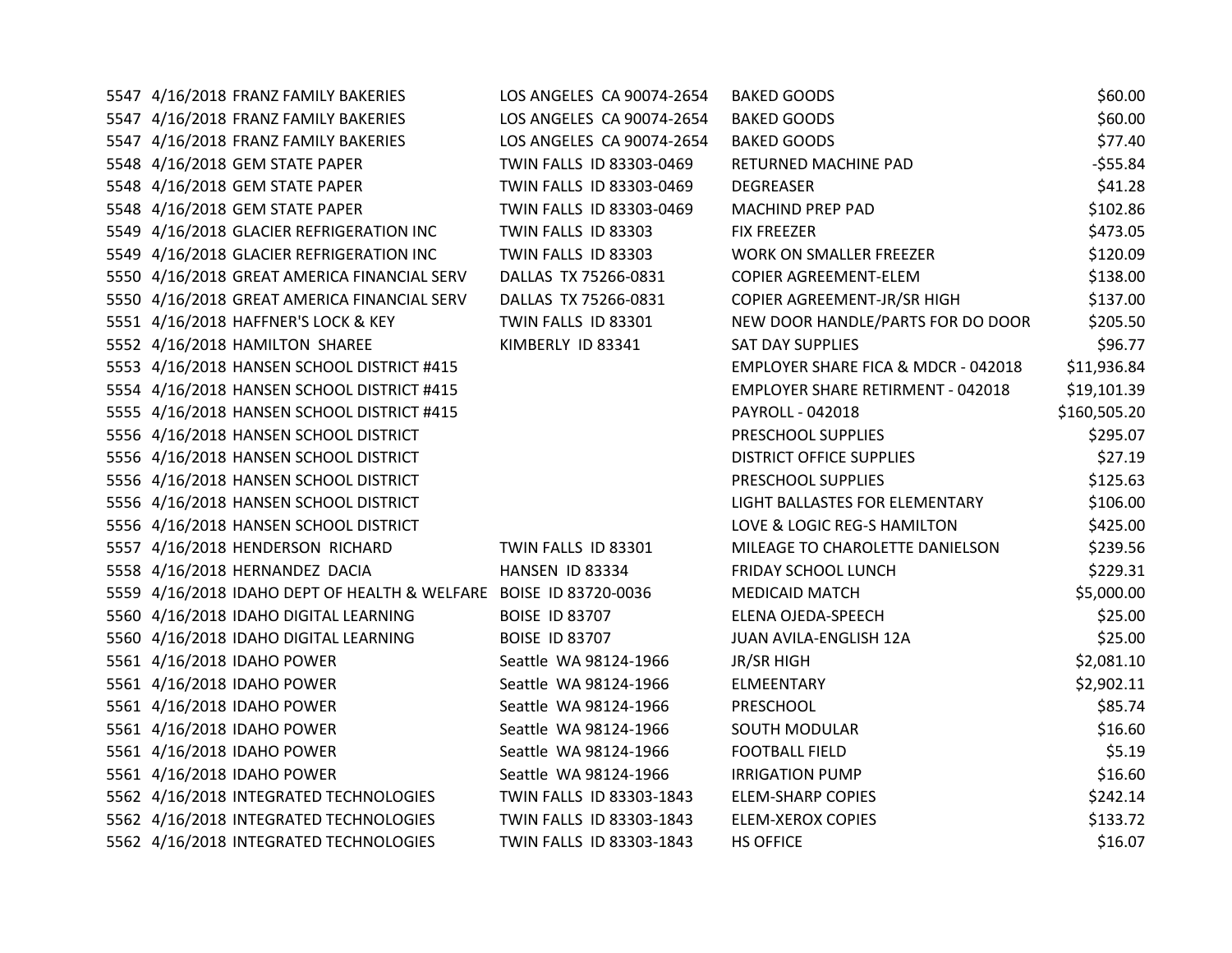| 5562 4/16/2018 INTEGRATED TECHNOLOGIES     | TWIN FALLS ID 83303-1843                   | JR/SR HIGH COPIES                  | \$148.37   |
|--------------------------------------------|--------------------------------------------|------------------------------------|------------|
| 5563 4/16/2018 INTERMOUNTAIN GAS           | <b>BOISE ID 83732</b>                      | JR/SR HIGH                         | \$1,843.70 |
| 5563 4/16/2018 INTERMOUNTAIN GAS           | <b>BOISE ID 83732</b>                      | ELEMENTARY                         | \$523.18   |
| 5563 4/16/2018 INTERMOUNTAIN GAS           | <b>BOISE ID 83732</b>                      | PRESCHOOL                          | \$105.01   |
| 5563 4/16/2018 INTERMOUNTAIN GAS           | <b>BOISE ID 83732</b>                      | AG BLDG                            | \$654.31   |
| 5564 4/16/2018 KUYKENDALL MELISSA          | KIMBERLY ID 83341                          | <b>ISTEM SUMMER INSTITUTE</b>      | \$50.00    |
| 5565 4/16/2018 LAMMERS TRUCK CENTER        | TWIN FALLS ID 83301                        | <b>REPAIRS ON BUS #6</b>           | \$1,457.90 |
| 5565 4/16/2018 LAMMERS TRUCK CENTER        | TWIN FALLS ID 83301                        | <b>REPAIRS ON BUS #6</b>           | \$258.22   |
| 5566 4/16/2018 MEADOW GOLD DAIRIES-BOISE   | DENVER CO 80271-0960                       | <b>MILK PRODUCTS</b>               | \$1,095.24 |
| 5567 4/16/2018 MOORE SMITH BUXTON & TURCKE | <b>BOISE ID 83702</b>                      | PROFESSIONAL SERVICES              | \$150.00   |
| 5568 4/16/2018 NORCO                       | SALT LAKE CITY UT 84141-3124 CYLINDER RENT |                                    | \$5.96     |
| 5569 4/16/2018 NOVAK CASSANDRA             | TWIN FALLS ID 83301                        | MILEAGE TO RETRIVE BUS IN BOISE    | \$155.82   |
| 5570 4/16/2018 PIERSOL KIM                 | <b>FILER ID 83328</b>                      | <b>SUPPLIES FOR TEEN LIVING</b>    | \$19.44    |
| 5570 4/16/2018 PIERSOL KIM                 | <b>FILER ID 83328</b>                      | <b>TEEN LIVING SUPPLIES</b>        | \$50.56    |
| 5571 4/16/2018 PRIMARY THERAPY SOURCE      | TWIN FALLS ID 83301                        | PHYSICAL THERAPY                   | \$1,061.50 |
| 5571 4/16/2018 PRIMARY THERAPY SOURCE      | TWIN FALLS ID 83301                        | <b>OCCUPATIONAL THERAPY</b>        | \$992.40   |
| 5572 4/16/2018 PSI ENVIRONMENTAL           | TWIN FALLS ID 83301-7873                   | ELEMENTARY                         | \$69.90    |
| 5572 4/16/2018 PSI ENVIRONMENTAL           | TWIN FALLS ID 83301-7873                   | JR/SR HIGH                         | \$165.80   |
| 5573 4/16/2018 RIDLEY'S                    | TWIN FALLS ID 83301                        | PRESCHOOL FOOD & SUPPLIES          | \$69.14    |
| 5574 4/16/2018 RUSH TRUCK CENTER           | DECATUR AL 35609-2208                      | <b>REPAIRS TO BUS #7</b>           | \$3,872.12 |
| 5575 4/16/2018 SELECT SOURCE INC           | KIMBERLY ID 83341                          | WEED KILLER/GROUND NEUTRALIZER     | \$42.99    |
| 5575 4/16/2018 SELECT SOURCE INC           | KIMBERLY ID 83341                          | <b>BUG SPRAY</b>                   | \$8.99     |
| 5576 4/16/2018 SKINNER HEIDI               | TWIN FALLS ID 83301                        | <b>HUSKY HIGHLIGHT WALL</b>        | \$15.68    |
| 5576 4/16/2018 SKINNER HEIDI               | TWIN FALLS ID 83301                        | <b>SNACKS FOR P/T CONFERENCES</b>  | \$67.79    |
| 5577 4/16/2018 SMITHS CUSTOMER CHARGES     | PITTSBURGH PA 15264-4481                   | <b>FRIDAY SCHOOL</b>               | \$49.93    |
| 5578 4/16/2018 STOTZ EQUIPMENT             | TWIN FALLS ID 83301                        | <b>CREDIT</b>                      | $-51.21$   |
| 5578 4/16/2018 STOTZ EQUIPMENT             | TWIN FALLS ID 83301                        | <b>MULCH KIT</b>                   | \$223.73   |
| 5578 4/16/2018 STOTZ EQUIPMENT             | TWIN FALLS ID 83301                        | THROTTLE CABLE FOR MOWER           | \$31.17    |
| 5579 4/16/2018 SUPER DUPER INC             | <b>GREENVILLE SC 29616</b>                 | HEARBUILDER-ADD ADDITIONAL 2 TEACH | \$796.00   |
| 5580 4/16/2018 TEK-HUT                     | TWIN FALLS ID 83301                        | <b>INTERNET SERVICE</b>            | \$1,500.00 |
| 5581 4/16/2018 TOOLS FOR SCHOOLS           | EMMETT ID 83617                            | <b>FOOD SUPPLIES</b>               | \$3,887.87 |
| 5582 4/16/2018 VALLEY WIDE COOPERATIVE     | JEROME ID 83338                            | <b>BUS FUEL</b>                    | \$643.29   |
| 5582 4/16/2018 VALLEY WIDE COOPERATIVE     | JEROME ID 83338                            | SCHOOL VEHICLE FUEL                | \$19.28    |
| 5582 4/16/2018 VALLEY WIDE COOPERATIVE     | JEROME ID 83338                            | <b>GAS CREDIT</b>                  | $-51.73$   |